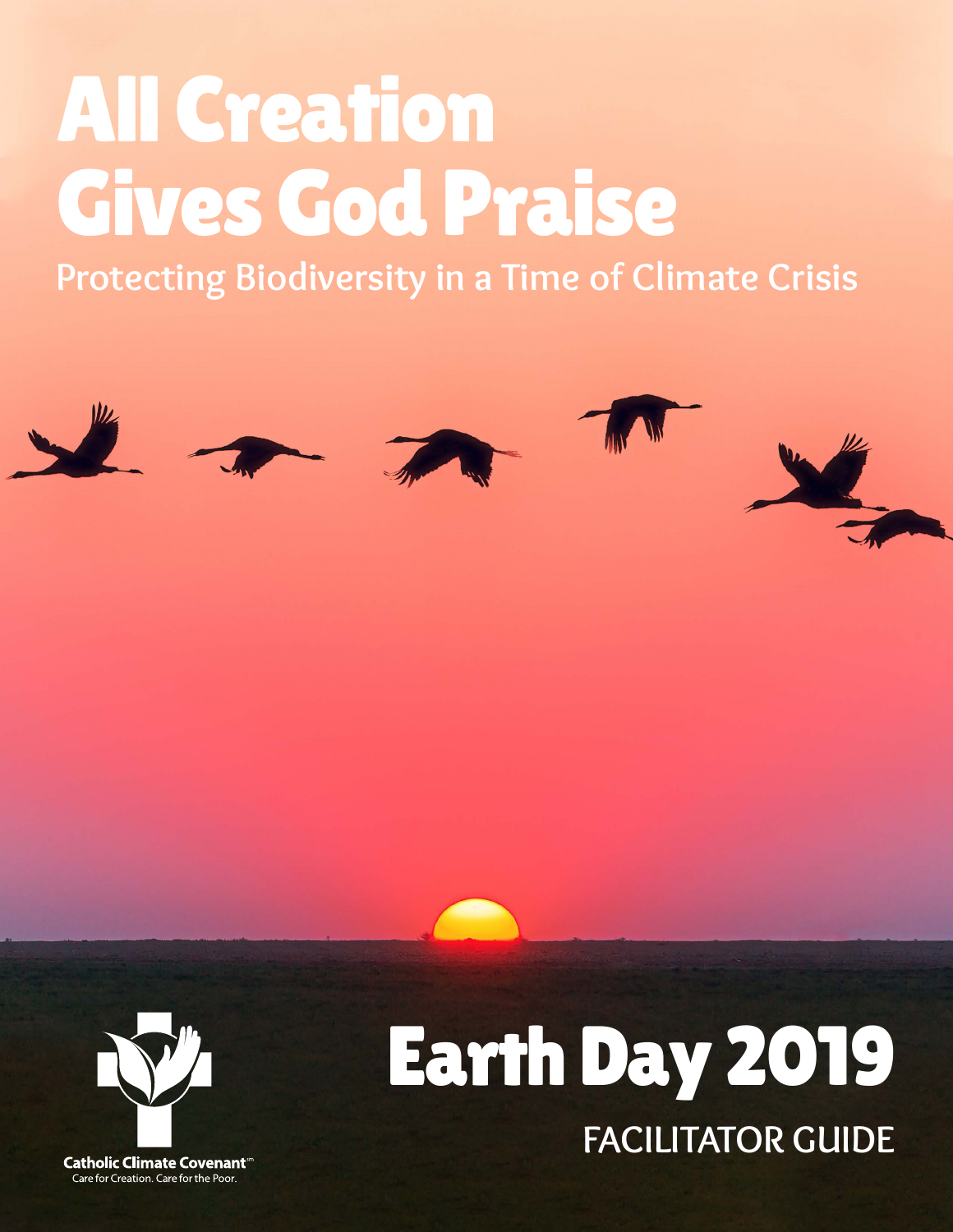# Introduction

#### **Thank You!**

Your work as an event host is critically important. You are raising awareness of our need to care for Earth and help people take real action. You are making a difference! On behalf of creation and vulnerable peoples throughout the world, we thank you!

*If you have questions about this program, please contact info@catholicclimatecovenant.org***.**

Catholic Climate Covenant's 2019 Earth Day program calls upon us to live more faithfully and act more justly with all creation. This year, we focus on the issue of protecting biodiversity and saving endangered species.

This program guide contains everything you need to host an event. This program may be used by a parish, school, youth group, university, religious community, or other group that is interested in exploring how we as Catholics can live up to the Catechism's call to "respect the particular goodness of every creature, to avoid any disordered use of things which would be in contempt of the Creator and would bring disastrous consequences for human beings and their environment." At a time when we are witnessing the demise of more and more species, how can we ensure the ability of all creation to remain a vibrant chorus of praise to the Creator?

# Earth Day

April 22, 2019 marks the 49th anniversary of Earth Day, a secular celebration that many faith communities have incorporated into their annual calendars for awareness and action. Catholic Climate Covenant is joining with the Earth Day Network in its campaign to Protect Our Species, [\(https://www.earthday.org/campaigns/endangered-species/earthday2019/\)](https://www.earthday.org/campaigns/endangered-species/earthday2019/)

Human activity (climate change, deforestation, habitat loss, trafficking and poaching, unsustainable agriculture, pollution and pesticides) is directly linked to the rapid reduction of plant and wildlife populations throughout our common home. We are the main drivers of species loss, but can also be the main protectors of all of God's creation.

In this hour-long program, your community will delve into the scriptural and ethical dimensions of our call to be stewards of all of God's creation, examine the importance of biodiversity and species loss, and discuss how we, as Catholics, must respond.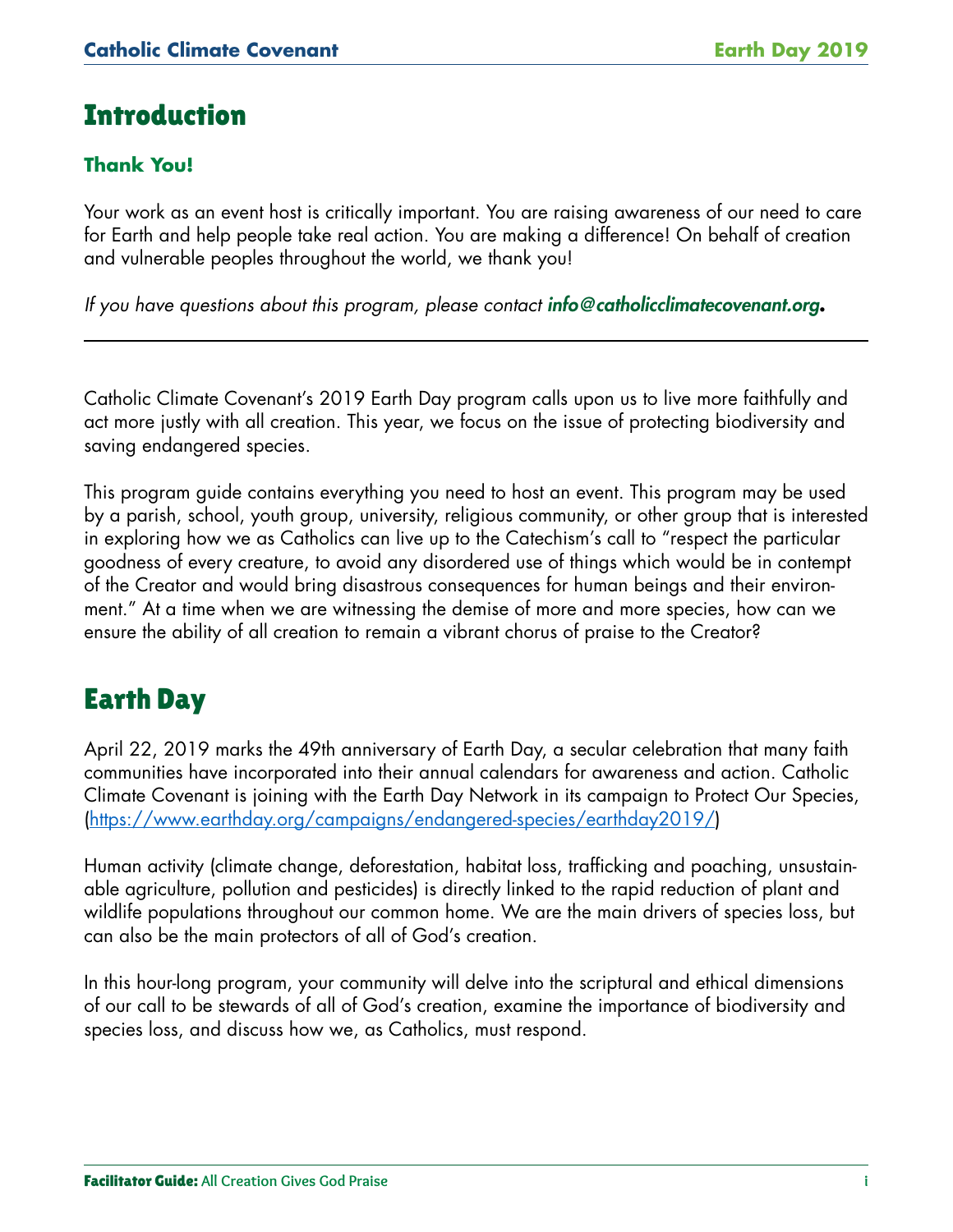# Your Responsibilities

As the event facilitator, you have a few responsibilities to make sure the event runs smoothly, but feel free to share responsibilities with others in your community! This is YOUR program. If you feel that you would like to adapt it to your particular needs, audience, or other factors, please do so. As a facilitator, it is your job to:

- **Set a date and time:** First, we note: While the Covenant has produced these materials around a particular date (Earth Day, April 22), we are fully cognizant that this year, Earth Day falls on Easter Monday and it may be difficult to host an Earth Day program at that time. Therefore, you should feel free to celebrate Earth Day at any time during the Easter Season, or at a time that is convenient for your parish, school, or religious community. The program is designed to last one hour.
- **Find a location:** Ask your pastor, parish council, or school principal whether you can use the church building as your event location. If that space is not available, you might try your local library, recreation center, or civic center. Make sure the location has Internet access and enough chairs for everyone.
- **Invite people:** Make sure your parish or other organization knows about the event. Ask your parish administrator or office staff to advertise it via newsletter or bulletin.
- **Keep the event on schedule:** Suggested times are included in each section. Set an alarm on your phone or watch to ensure that the group's time is respected.
- **Choose the group activity:** You know your community and know how best what activity suits them best.
- **Choose volunteers** to read the various readings.
- **Ensure you have all the materials needed** (see below).

## **What You Will Need:**

- Internet service: The event includes a short [video](https://drive.google.com/file/d/1yv9v_qgfZnZ-V4OhGKHakPSwCu1sMHkH/view) which can be downloaded. It can also be watched directly on <u>YouTube</u> if you have Internet access at the event location.
- Computer and projector: You'll need a computer and a projector to show the video. Generally, computer speakers alone are not loud enough so you should bring a portable speaker to amplify the sound that accompanies the video.
- If you are doing the prayer/pledge activity, you will need pens/pencils. cut-out leaves, and a large cut-out tree (instructions below)
- If you are signing the Catholic Climate Declaration as individuals, you will need this [downloadable form](https://catholicclimatecovenant.org/files/attachment/page/Sign_up_for_CCD.pdf) or this [link](https://catholicclimatecovenant.org/us-catholic-climate-declaration) to the website. If your institution wishes to sign the Catholic Climate Declaration please go to [here](https://catholicclimatecovenant.org/us-catholic-climate-declaration) for more information.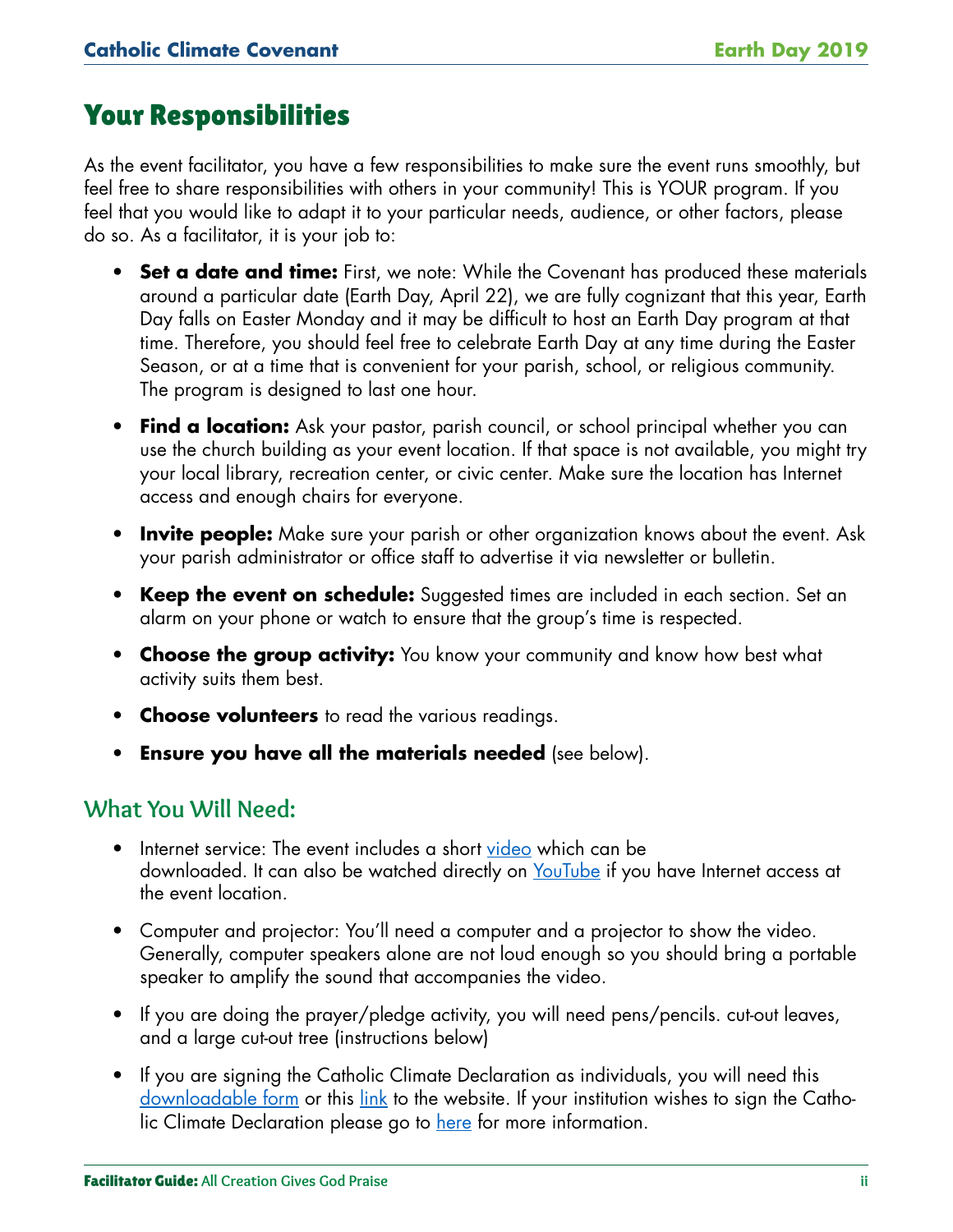- If you are starting a Creation Care Team, you will need this **Handout**.
- Copies of the Participant Program Guide.

## Welcome and Prayer *(5 minutes)*

## **Opening Prayer**

**Leader:** Creator God**,** we pray for our brothers and sisters of the air: chickadees, cardinals, blue jays, owls, crows, seagulls…

**ALL:** Give us a sign through them to decrease the pollution in the air we breathe. Creator God, let us pray.

**L:** Creator God, we pray for our brothers and sisters of water: shellfish, algae, salmon, trout, frogs…

**All:** Wake our compassion at the sight of their wounds so that we cease polluting the water. Creator God, let us pray.

**L:** Creator God, we pray for our brothers and sisters of the earth: squirrels, deer, maples, the pine trees, the tomato plants and the worms…

**All:** May their humility and simplicity inspire us to live according to your will. Creator God, let us pray.

**L**: Creator God, we pray for the world's leaders and policymakers, for mayors, governors, and presidents of companies.

**ALL:** May they hear the call from God through other creatures and make sustainable, wise decisions.

Creator God, let us pray.

**L:** Creator God, we pray for our community.

**ALL**: We ask you give us the courage to act regarding our environment and not to succumb to the temptation of wasting.

Creator God, let us pray.

*—Adapted from Prayer by the Green Church Project, Montréal, Canada*

# READINGS *(7 minutes)*

*(Ask for volunteers to read each of the following***)**

## **Reading #1**

"The world is facing a mass extinction of species. All species of mammals, birds, reptiles*,* amphibians, arthropods (insects and arachnids), fish, crustaceans, corals and other cnidarians, and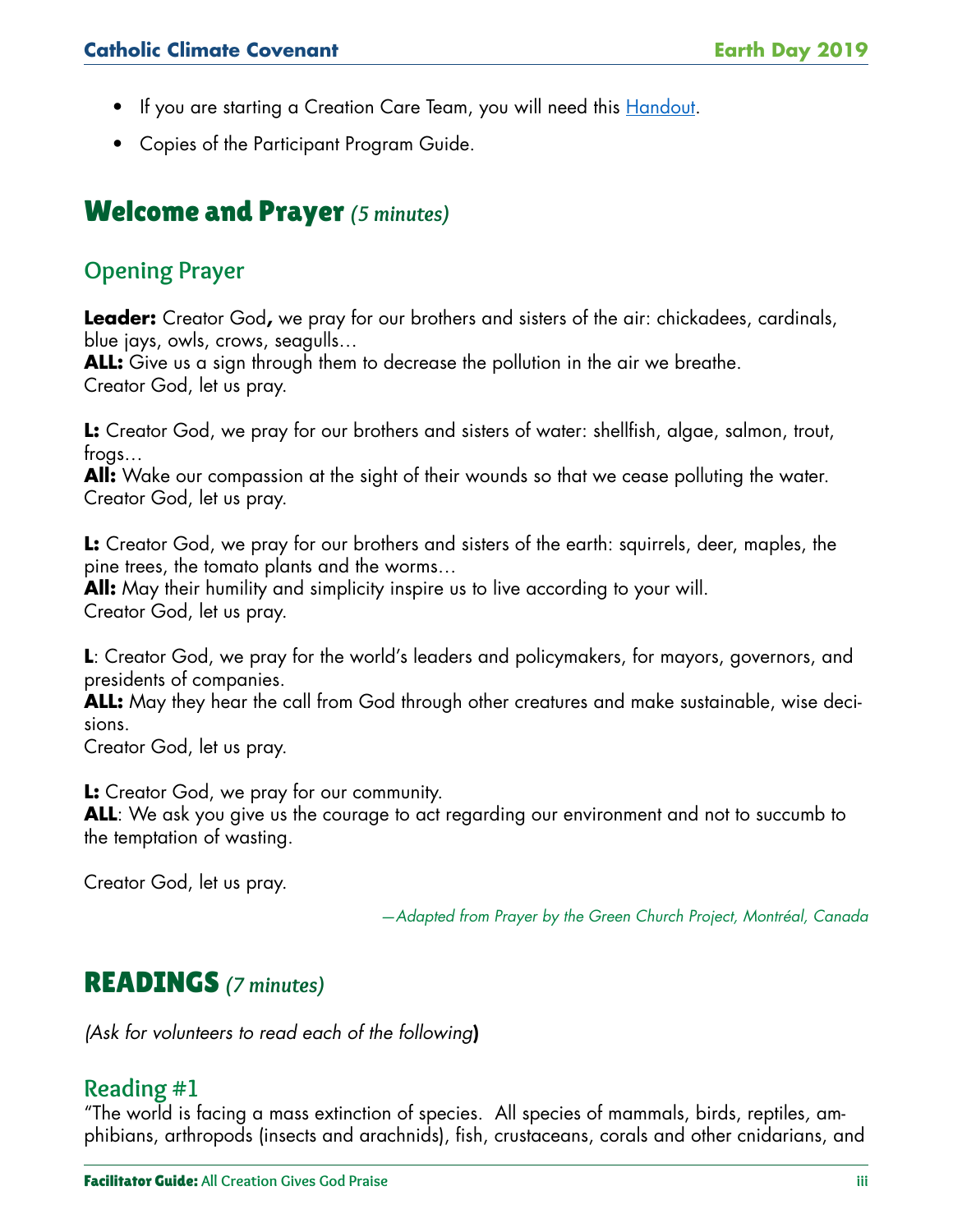#### **Catholic Climate Covenant Earth Day 2019**

plants have declined, in many cases, severely. Human civilization has had a negative impact on most living things. We are amidst the largest period of species extinction in the last 60 million years. Normally, between one and five species will go extinct annually. However, scientists estimate that we are now losing species at 1,000 to 10,000 times the normal rate, with multiple extinctions daily. Habitat destruction, exploitation, and climate change are driving the loss of half of the world's wild animal population."

*— Earth Day Network* [Global Species Decline Factsheet](https://www.earthday.org/2018/05/18/fact-sheet-global-species-decline/)

#### **Reading #2**

"It is not enough, however, to think of different species merely as potential "resources" to be exploited, while overlooking the fact that they have value in themselves. Each year sees the disappearance of thousands of plant and animal species which we will never know, which our children will never see, because they have been lost forever. The great majority become extinct for reasons related to human activity. **Because of us, thousands of species will no longer give glory to God by their very existence, nor convey their message to us. We have no such right***."* 

*— Laudato Si' 33*

#### **Reading #3**

"Each creature possesses its own particular goodness and perfection. For each one of the works of the "six days" it is said: "And God saw that it was good." "By the very nature of creation, material being is endowed with its own stability, truth and excellence, its own order and laws." Each of the various creatures, willed in its own being, reflects in its own way a ray of God's infinite wisdom and goodness. Man must therefore respect the particular goodness of every creature, to avoid any disordered use of things which would be in contempt of the Creator and would bring disastrous consequences for human beings and their environment.

*— Catechism of the Catholic Church 339*

#### **Reading #4**

*"*The ecological age fosters the deep awareness of the sacred presence within each reality of the universe. There is an awe and reverence due to the seas and the continents; to all living forms of trees and flowers; to the myriad expressions of life in the sea; to the animals of the forests and the birds of the air. **To wantonly destroy a living species is to silence forever a divine voice**."

*— Thomas Berry, The Dream of the Earth*

#### **Reading #5**

...creation ...is almost like another sacred book whose letters are represented by the multitude of *c*reatures present in the universe."

*— Pope John Paul II, General Audience Jan 30 2002*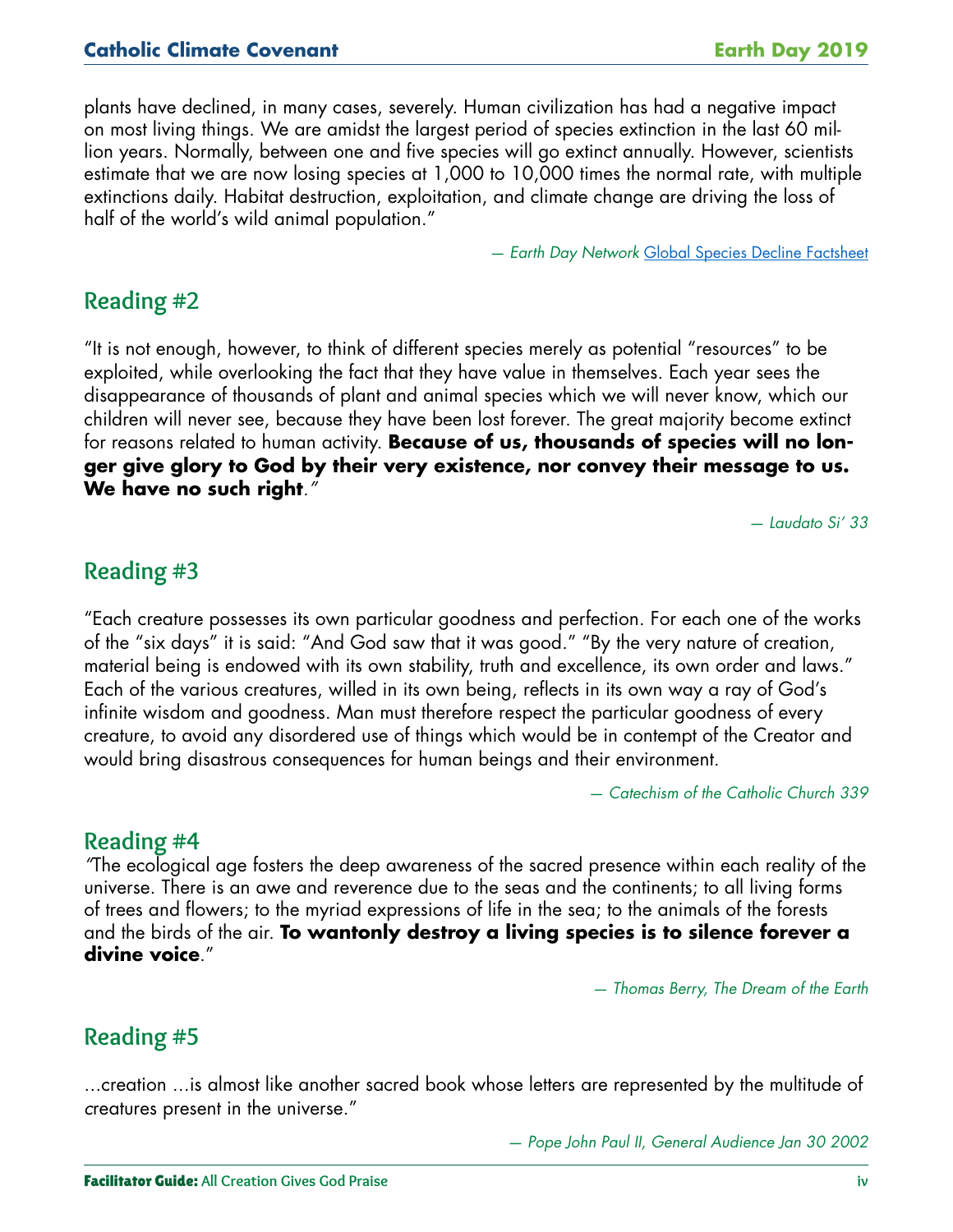## **Reading #6**

"To follow Jesus is to be a wholemaker, essentially to love the world into new being and life."

*— Sr. Ilia Delio***,** Making All Things New: Catholicity, Cosmology, Consciousness

## Video *(13 minutes)*

[https://youtu.be/\\_1CED8o7mKI](https://youtu.be/_1CED8o7mKI)

# Group Discussion *(15 minutes)*

In small groups of 5-7 people discuss the following:

- 1) Which reading or video segment most impacted you? Why?
- 2) What are some religious-ethical responsibilities for protecting biodiversity and endangered species?
- 3) How should we respond to the silencing of divine voices of thousands of species that no longer give glory to God by their very existence, nor convey their message to us?
- 4) Sr. Ilia Delio tells us that "To follow Jesus is to be a wholemaker, essentially to love the world into new being and life." Do you see your ministry of creation care as part of making the world whole, and bringing the world to new being and new life? How is protecting biodiversity a way to follow Christ?

# Group Activity *(10 minutes)*

*You will need to prepare for the following activity and choose which of the additional activities your group will undertake.* 

## **Before the Program:**

Cut out leaf shapes on paper for everybody to use during the program there are enough pencils/pens for everyone, and blu-tack or similar to attach them. Free printable templates for leafshapes can be found at: [https://www.firstpalette.com/tool\\_box/printables/leaves.html](https://www.firstpalette.com/tool_box/printables/leaves.html)

If you want to make a large cardboard tree, you could project the simple outline from the link below onto a large sheet of cardboard, and then color it in using paint: [https://www.firstpalette.](https://www.firstpalette.com/printable/tree.html) [com/printable/tree.html\)](https://www.firstpalette.com/printable/tree.html)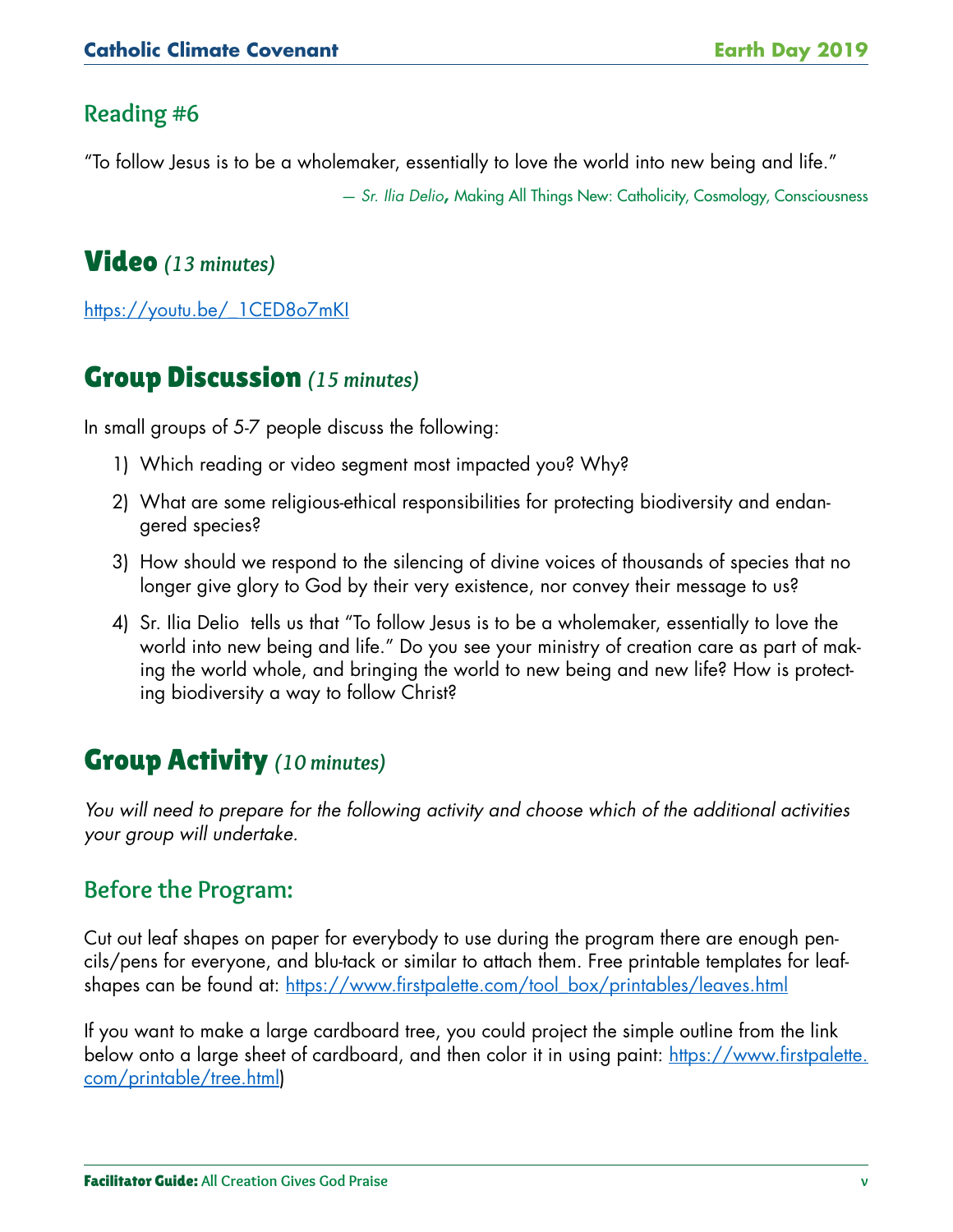## **During the program:**

- 1) Hand everyone a leaf-shaped piece of paper with pens/pencils.
- 2) While a [hymn](https://catholicclimatecovenant.org/resource/hymns-and-mass-settings) is being played/sung, invite people to prayerfully write one-word or one-sentence prayers for creation (they could be 'thank you', 'sorry' or 'please' type prayers) or a pledge for creation ("To protect God's creation I will…." on their leaves and bring them up to stick on the front.
- 3) You could have a large cardboard tree outline at the front, and encourage people to stick their prayers on the tree or the leaves can be stuck on a wall or poster board.
- 4) Inform them that if they wish to submit their name and contact information to receive information on how to protect God's creation, they should write their name, address, and email on the back of the leaves. Mail the leaves to: Catholic Climate Covenant, 415 Michigan Avenue, N.E., Suite 260, Washington, D.C. 20017. Or have a computer open to our [webpage](https://catholicclimatecovenant.org/newsletter) and encourage participants to join us as a supporter.

## **Other activity ideas:**

- 5) If your parish, school, or religious community hasn't signed the [Catholic Climate Decla](https://catholicclimatecovenant.org/us-catholic-climate-declaration)[ration](https://catholicclimatecovenant.org/us-catholic-climate-declaration) they can do so [here.](https://www.tfaforms.com/4668211) If you wish to sign the Declaration as individuals go here or they can sign using this [downloadable form.](https://catholicclimatecovenant.org/files/attachment/page/Sign_up_for_CCD.pdf) Please mail the form to Catholic Climate Covenant, 415 Michigan Avenue, N.E., Suite 260, Washington, D.C. 20017
- 6) Start a Creation Care Team! Learn more [here](https://catholicclimatecovenant.org/program/creation-care-teams). (See this [Handout](https://catholicclimatecovenant.org/files/inline-files/CCTProgramHandout.pdf))
- 7) **A Suggested ext***e***nsion activity:** If your group wishes to plan a **longer-term activity** to promote biodiversity, we suggest this activity from the Saint Kateri Conservation [Center,](http://www.kateri.org/) the [Saint Kateri Habitat Program.](https://www.kateri.org/saint-kateri-habitat-2/) The program aims to inspire and support Catholics to restore backyards, gardens, farms, parks, forests, meadows, rivers, and wetlands to healthy habitats for people and wildlife.

Your group can create Saint Kateri Habitats that provide at least two of the following six elements:

- Food, water, cover, and space for wildlife, including habitat for pollinators (e.g., bees) and other terrestrial and aquatic organisms
- Native trees, shrubs, grasses, and wildflowers, such as milkweeds and goldenrods for monarch butterflies
- Food, water, cover, and space for people, including vegetable gardens, flower gardens, community-supported gardens, indoor gardens, and farms
- Ecosystem services, such as pollination, clean air and water, carbon storage for climate regulation, and religious faith arising from interactions with the "Book of Nature"
- Clean energy and sustainable practices of gardening, landscaping, and farming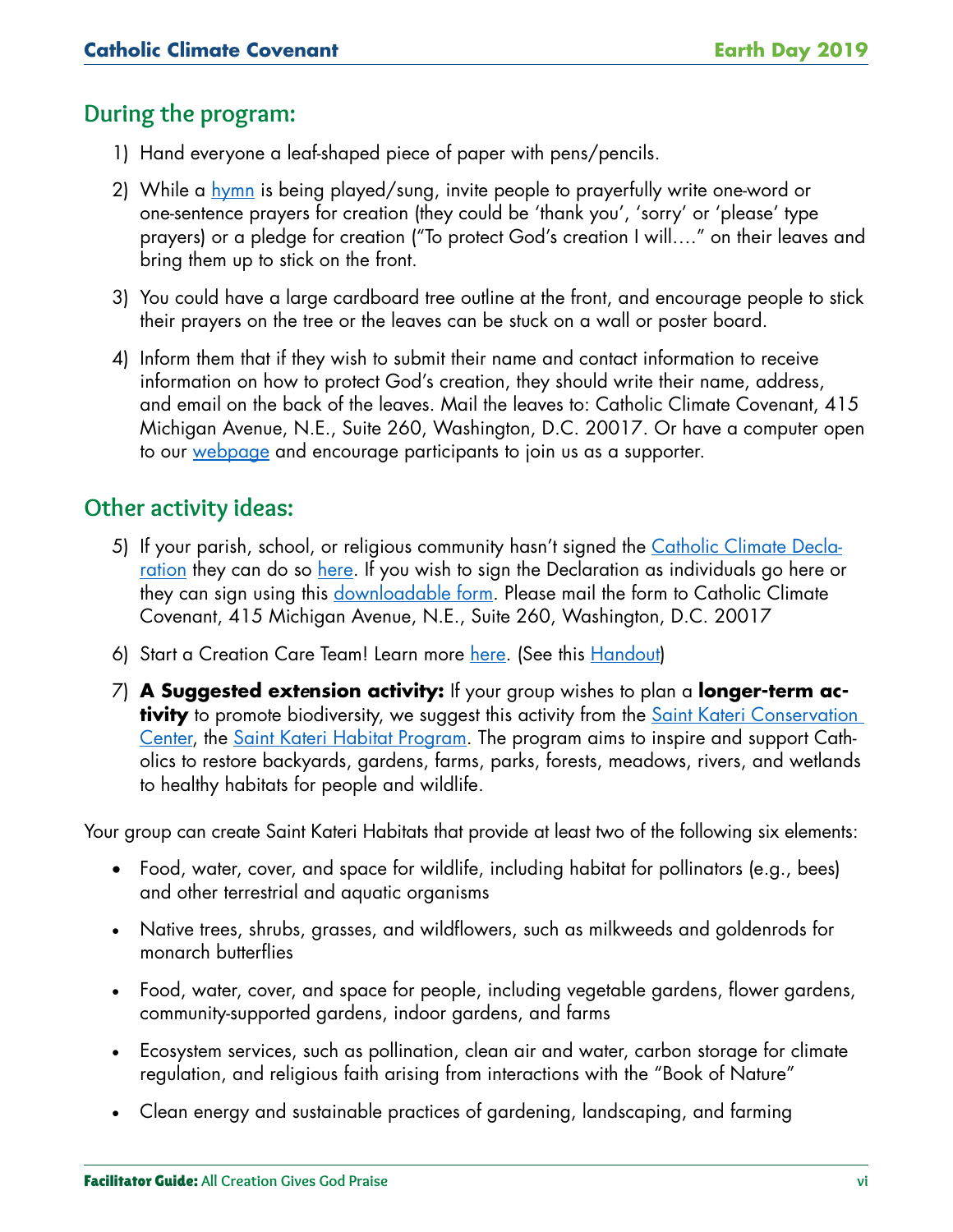• Sacred spaces for worship, prayer, and contemplation, including Mary gardens, prayer gardens, and rosary gardens. Any kind of garden, natural area, farm, or green space can be a sacred space and treated as such.

**NOTE:** At least one Catholic religious expression is required, which may include crosses, wayside shrines, grottos, stations of the cross, Saint Kateri Habitat signs, or statues of Mary, and angel, or a saint, such as Saint Francis of Assisi. To learn more and to register your Saint Kateri Habitat go to:<https://www.kateri.org/saint-kateri-habitat-2/>

## Thank you and Closing Prayer *(5 minutes)*

## **Closing Prayer**

Lord of all Creation, Maker of Heaven and Earth, Good Provider,

Today we come before you in grief, in shame, to lament the loss of beautiful creatures.

We grieve the more than one-in-four flowering plants, the one-in-five mammals, the nearly one-inthree amphibians, and the one-in-eight birds that are vulnerable to being wiped out completely.

We acknowledge that we play a part in this dying by our carelessness, ignorance, and indifference. Forgive us our part in the death of healthy ecosystems and the resulting extinction of your creatures.

Refresh our love for all you have made. Renew our resolve to advocate, fight, nurture and defend our fellow creatures. Thank you for those who care for the earth - the gardeners, the activists, the scientists, the zoologists - sustain them and protect their hearts as they strive and grieve.

We thank you for the magnificent world which you have bestowed upon us. We thank you that you can do more than all we ask or imagine and so we ask for your help - restrain human evil, energize us for service, fill us with courage and hope.

May your world ever be very very good.

*Amen*

*—Prayer from* [Common Grace](https://www.commongrace.org.au/remember)

**Thank you for participating in this Earth Day program! This program is a beginning. We hope you and your community will continue to work with us to protect all of God's creation.** 

**— Catholic Climate Covenant**

#### **For more information go to: [www.CatholicClimateCovenant.org](http://www.CatholicClimateCovenant.org)**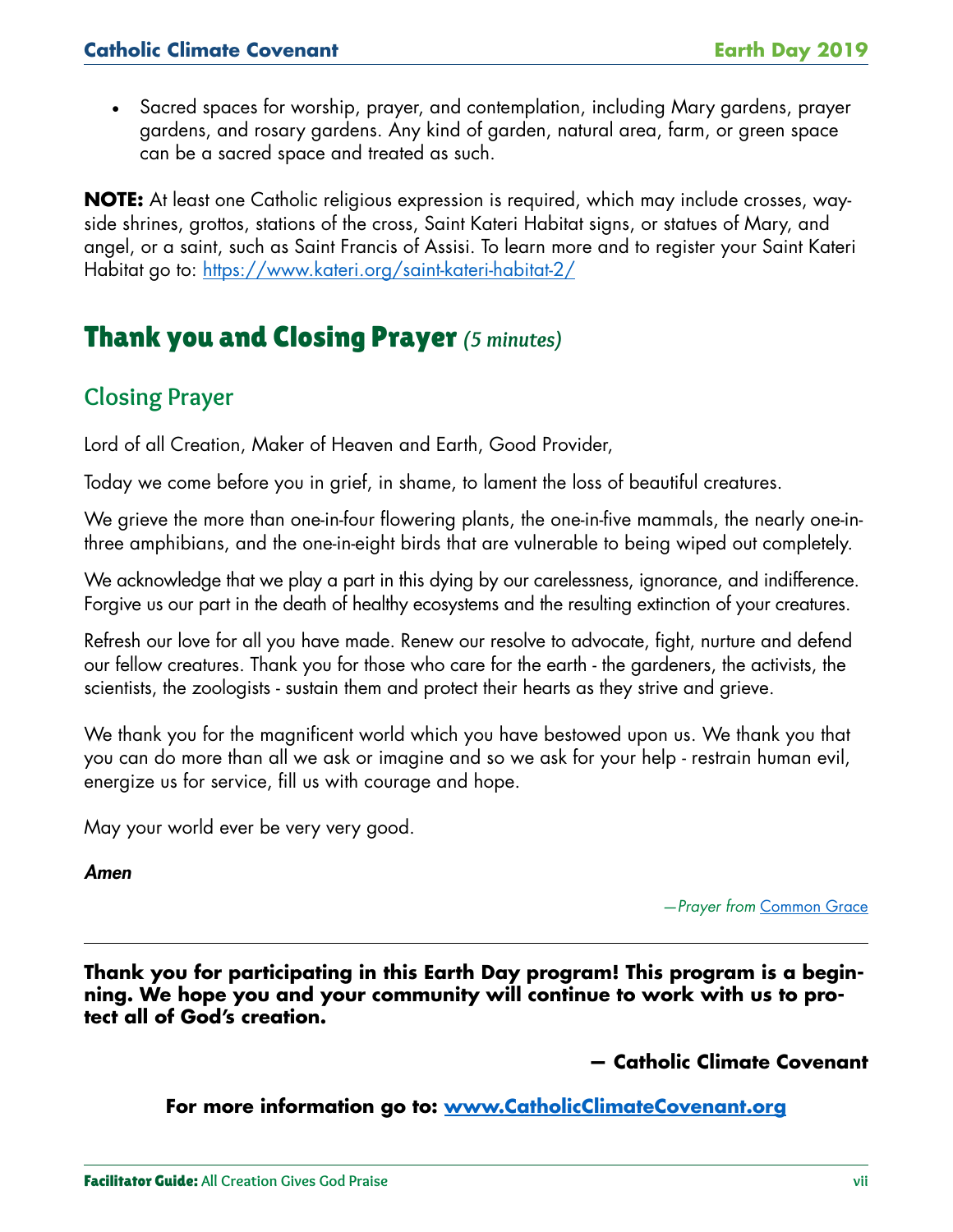# All Creation Gives God Praise

**Protecting Biodiversity in a Time of Climate Crisis**



Earth Day 2019 **PROGRAM GUIDE**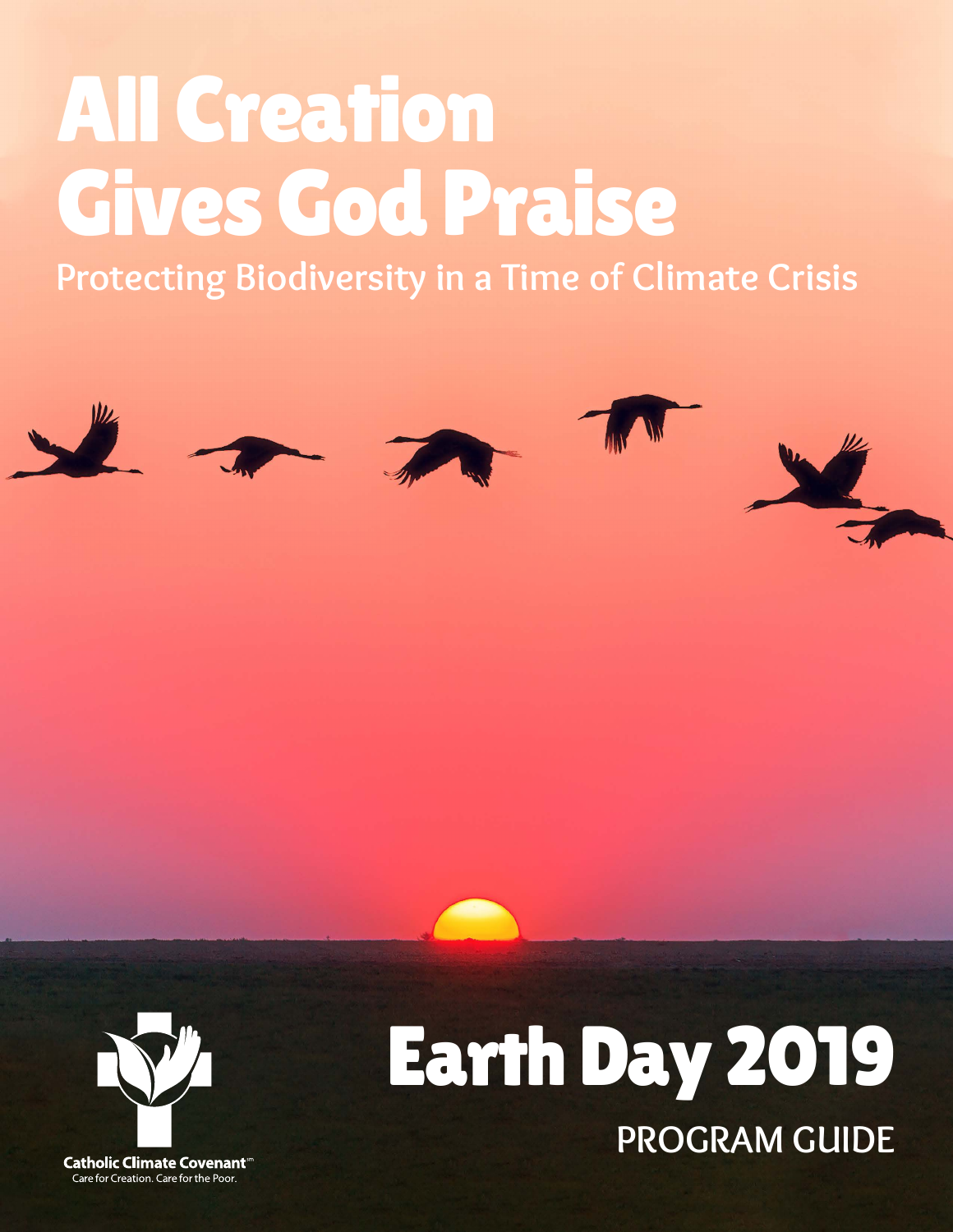## Introduction

*(Read silently before starting the program)*

Catholic Climate Covenant's 2019 Earth Day program calls upon us to live more faithfully and act more justly with all creation. This year, we focus on the issue of protecting biodiversity and saving endangered species.

At a time when we are witnessing the demise of more and more species, how can we ensure the ability of all creation to remain a vibrant chorus of praise to the Creator?

# Earth Day

April 22, 2019 marks the 49th anniversary of Earth Day, a secular celebration that many faith communities have incorporated into their annual calendars for awareness and action. Catholic Climate Covenant is joining with the Earth Day Network in its campaign to Protect Our Species, [\(https://www.earthday.org/campaigns/endangered-species/earthday2019/\)](https://www.earthday.org/campaigns/endangered-species/earthday2019/)

Human activity (climate change, deforestation, habitat loss, trafficking and poaching, unsustainable agriculture, pollution and pesticides) is directly linked to the rapid reduction of plant and wildlife populations throughout our common home. We are the main drivers of species loss, but can also be the main protectors of all of God's creation.

In this hour-long program, we invite you to delve into the scriptural and ethical dimensions of our call to be stewards of all of God's creation, examine the importance of biodiversity and species loss, and discuss how we, as Catholics, must respond.

# Opening Prayer

*Leader:* Creator God**,** we pray for our brothers and sisters of the air: chickadees, cardinals, blue jays, owls, crows, seagulls…

**ALL:** Give us a sign through them to decrease the pollution in the air we breathe. *Creator God, let us pray.*

*L:* Creator God, we pray for our brothers and sisters of water: shellfish, algae, salmon, trout, frogs…

**All:** Wake our compassion at the sight of their wounds so that we cease polluting the water. *Creator God, let us pray.*

*L:* Creator God, we pray for our brothers and sisters of the earth: squirrels, deer, maples, the pine trees, the tomato plants and the worms…

**All:** May their humility and simplicity inspire us to live according to your will. *Creator God, let us pray.*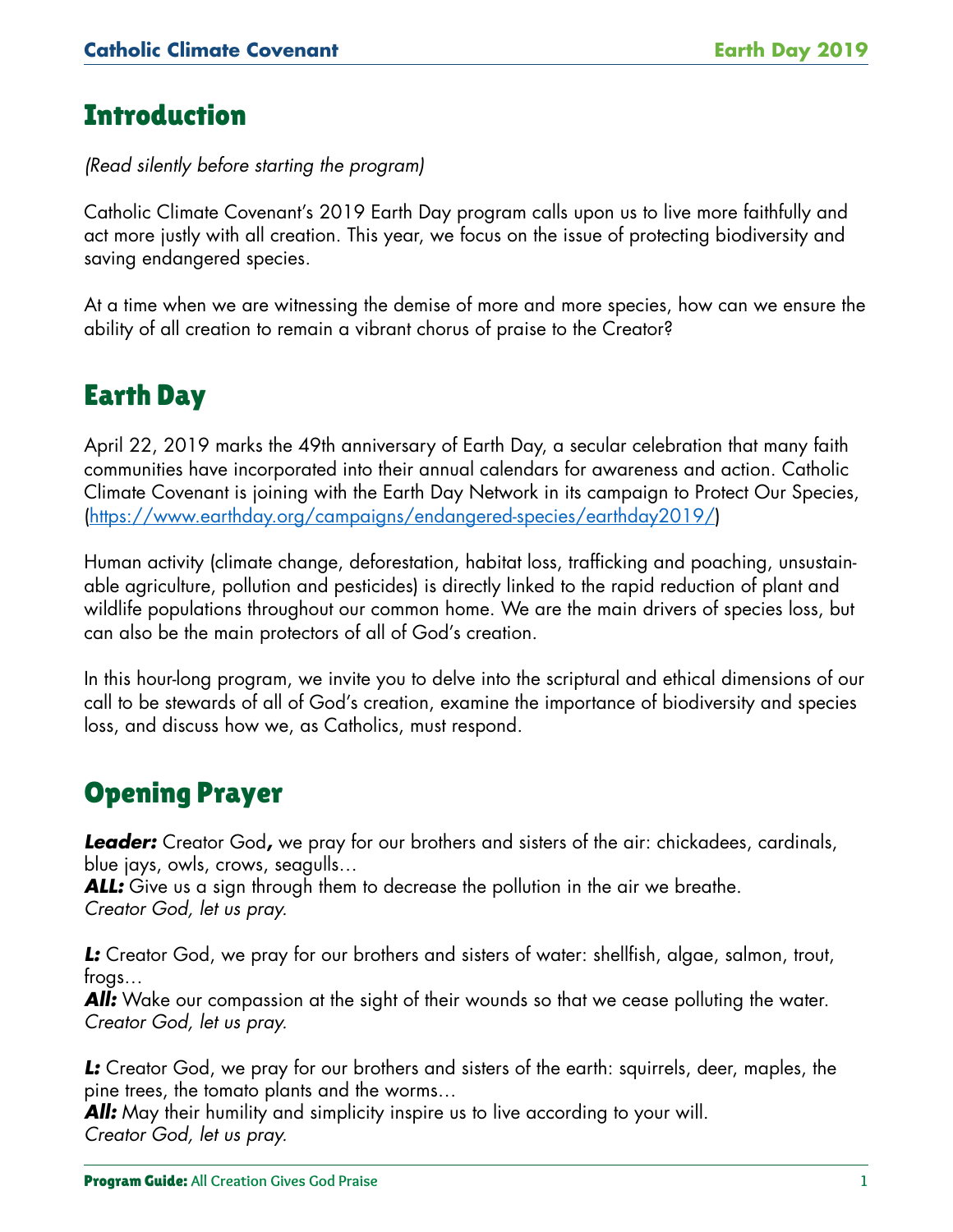**L**: Creator God, we pray for the world's leaders and policymakers, for mayors, governors, and presidents of companies.

**ALL:** May they hear the call from God through other creatures and make sustainable, wise decisions.

*Creator God, let us pray.*

*L:* Creator God, we pray for our community.

**ALL**: We ask you give us the courage to act regarding our environment and not to succumb to the temptation of wasting.

*Creator God, let us pray.*

*— Adapted from Prayer by the Green Church Project, Montréal, Canada*

# READINGS (5 minutes)

#### **Reading #1**

"The world is facing a mass extinction of species. All species of mammals, birds, reptiles*,* amphibians, arthropods (insects and arachnids), fish, crustaceans, corals and other cnidarians, and plants have declined, in many cases, severely. Human civilization has had a negative impact on most living things. We are amidst the largest period of species extinction in the last 60 million years. Normally, between one and five species will go extinct annually. However, scientists estimate that we are now losing species at 1,000 to 10,000 times the normal rate, with multiple extinctions daily. Habitat destruction, exploitation, and climate change are driving the loss of half of the world's wild animal population."

*— Earth Day Network* [Global Species Decline Factsheet](https://www.earthday.org/2018/05/18/fact-sheet-global-species-decline/)

#### **Reading #2**

"It is not enough, however, to think of different species merely as potential "resources" to be exploited, while overlooking the fact that they have value in themselves. Each year sees the disappearance of thousands of plant and animal species which we will never know, which our children will never see, because they have been lost forever. The great majority become extinct for reasons related to human activity. **Because of us, thousands of species will no longer give glory to God by their very existence, nor convey their message to us. We have no such right***."* 

*— Laudato Si' 33*

#### **Reading #3**

"Each creature possesses its own particular goodness and perfection. For each one of the works of the "six days" it is said: "And God saw that it was good." "By the very nature of creation, material being is endowed with its own stability, truth and excellence, its own order and laws." Each of the various creatures, willed in its own being, reflects in its own way a ray of God's infinite wisdom and goodness. Man must therefore respect the particular goodness of every creature, to avoid any disordered use of things which would be in contempt of the Creator and would bring disastrous consequences for human beings and their environment.

*— Catechism of the Catholic Church 339*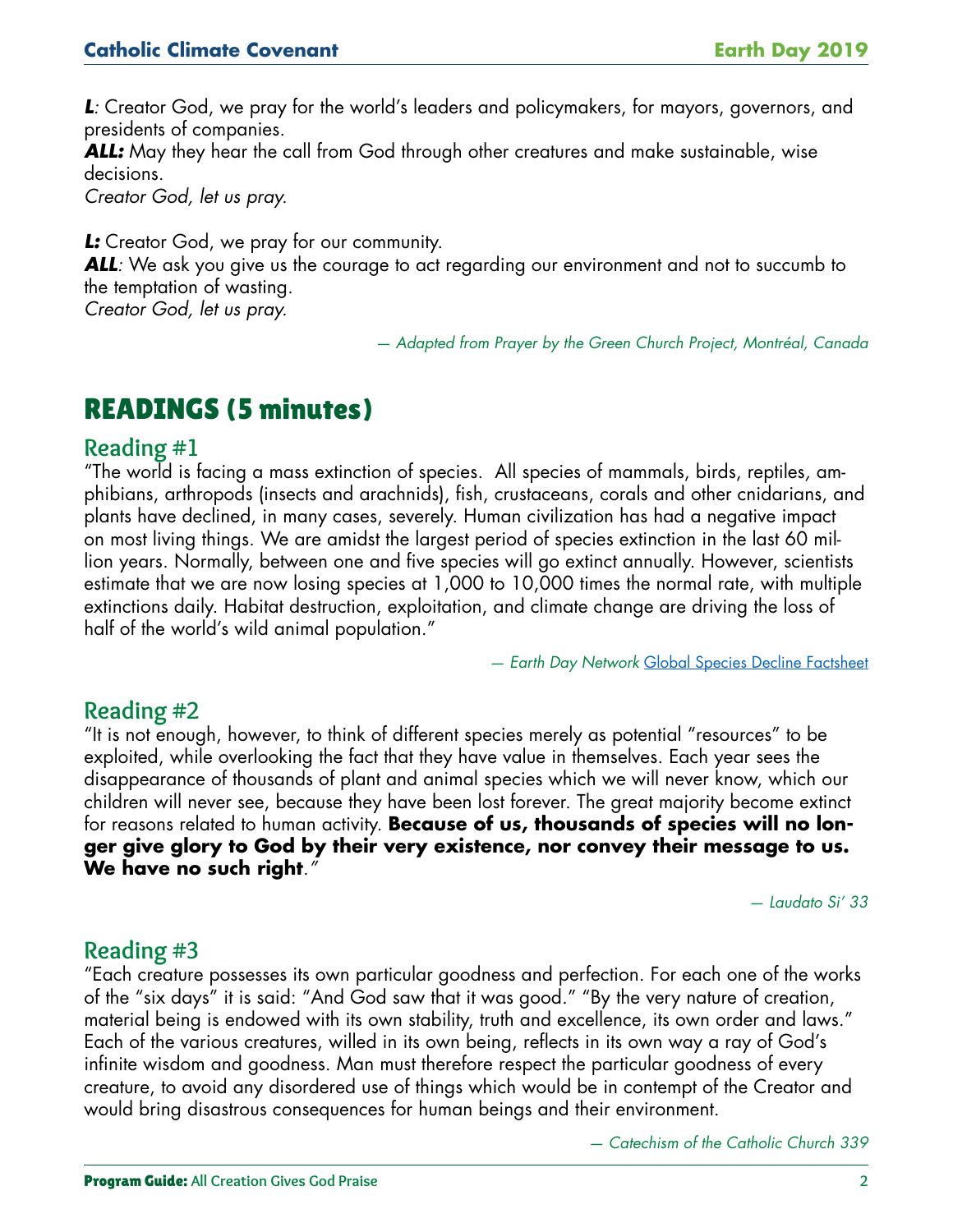### **Reading #4**

*"*The ecological age fosters the deep awareness of the sacred presence within each reality of the universe. There is an awe and reverence due to the seas and the continents; to all living forms of trees and flowers; to the myriad expressions of life in the sea; to the animals of the forests and the birds of the air. **To wantonly destroy a living species is to silence forever a divine voice**."

*— Thomas Berry, The Dream of the Earth*

## **Reading #5**

"Creation ... is almost like another sacred book whose letters are represented by the multitude of *c*reatures present in the universe."

*— Pope John Paul II, General Audience Jan 30 2002* 

## **Reading #6**

"To follow Jesus is to be a wholemaker, essentially to love the world into new being and life."

*— Sr. Ilia Delio***, Making All Things New: Catholicity, Cosmology, Consciousness**

# Video (13 minutes)

[https://youtu.be/\\_1CED8o7mKI](https://youtu.be/_1CED8o7mKI)

# Group Discussion (15 minutes)

In small groups of 5-7 people discuss the following:

- 1. Which reading or video segment most impacted you? Why?
- 2. What are some religious-ethical responsibilities for protecting biodiversity and endangered species?
- 3. How should we respond to the silencing of divine voices of thousands of species that no longer give glory to God by their very existence, nor convey their message to us?
- 4. Sr. Ilia Delio tells us that "To follow Jesus is to be a wholemaker, essentially to love the world into new being and life." Do you see your ministry of creation care as part of making the world whole, and bringing the world to new being and new life? How is protecting biodiversity a way to follow Christ?

# Group Activity (10-15 minutes)

*Follow your group leader's guidance.*